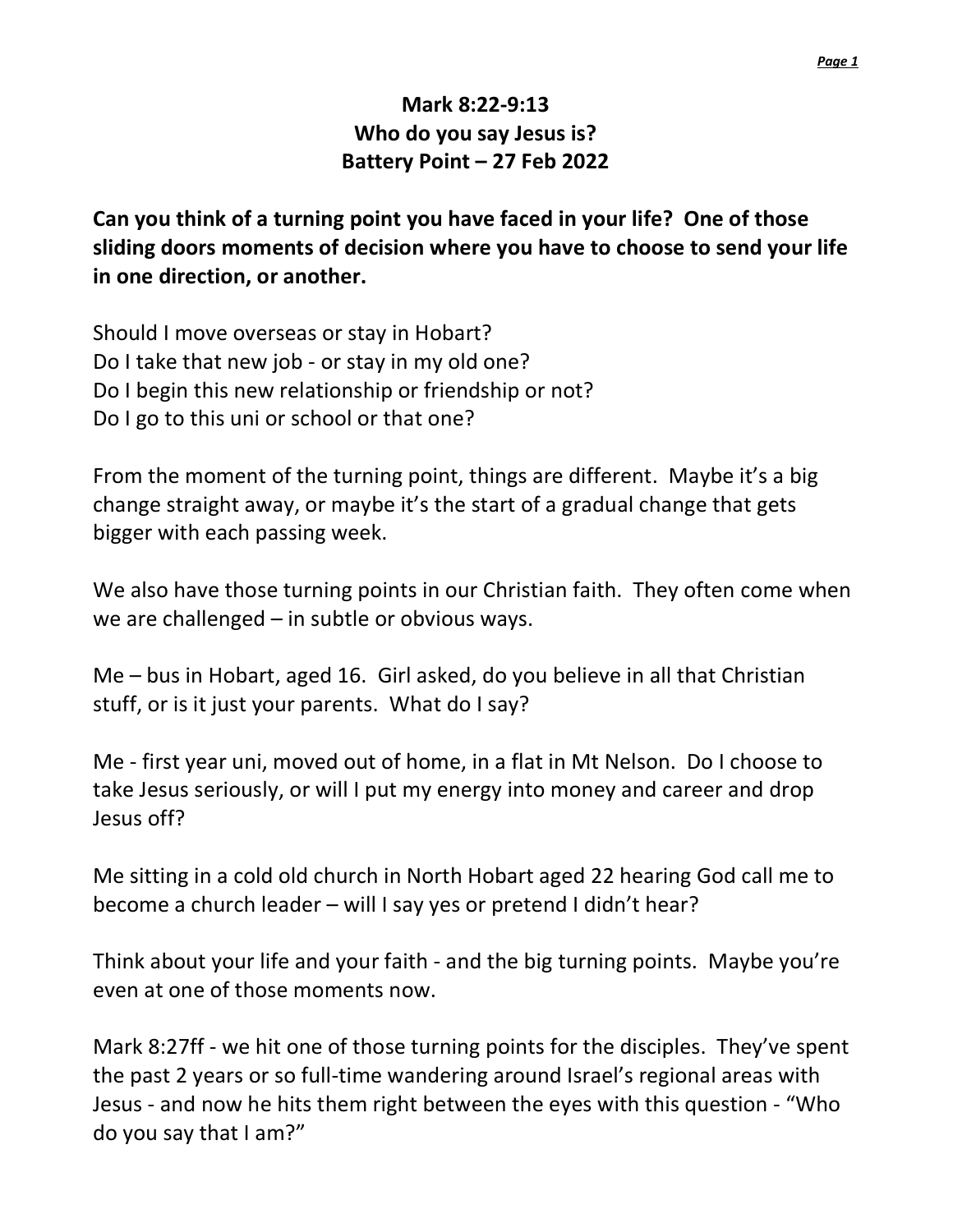Nowhere to go, nowhere to hide - Jesus says to his closest followers, "who do you say that I am?" What do you think about me? Where is your faith at? How much have you really understood?

- a. context
	- i. Of course as readers of Mark's gospel, his account of the life of Jesus we have an advantage. We already know the answer. Read Mark 1:1 – "The beginning of the gospel about Jesus, (the) Christ, the Son of God. (the reader already know who he is). But the people seeing Jesus in the flesh are still working it out.
	- ii. Narrative context previous verses blind man healed (slowly after feeding when the disciples still don't understand), Pharisees opposition, disciples only partially seeing).
	- iii. It's easy to be wise in hindsight. Lots of people are writing great articles now about why real estate went up during COVID when they predicted huge drops in March 2020.
	- iv. But, without the benefit of hindsight, the gospel biography of Jesus written by Mark, when Jesus was walking and talking and doing miracles, feeding the 4000, healing – not everyone understood or believed. And for those who did understand – it was the sort of understanding that was like a previously blind man seeing people who look like fuzzy trees walking around. Does your faith sometimes feel like that? (Now we see dimly)
- b. So, in some ways, this statement by Peter is a high point. He finally gets it! One of the people around Jesus finally begin to show some understanding! (we won't mention his immediate faux pas afterwards! Peter rapidly falls from the heights he has just scaled.)
- c. turning point (geographically and in the story told by Mark, and the other gospel writers.)
	- i. moving from "Who is this man Jesus?" in the first half of mark to "What has Jesus come to do?
	- ii. A geographical turning point they head towards Jerusalem. After around 2 1/2 years of publicly ministry we head towards the last 6 months. We head towards the place where he will die. We go from the north of Israel (Galilee, Nazareth etc) and head for the capital – the political and spiritual centre – Jerusalem.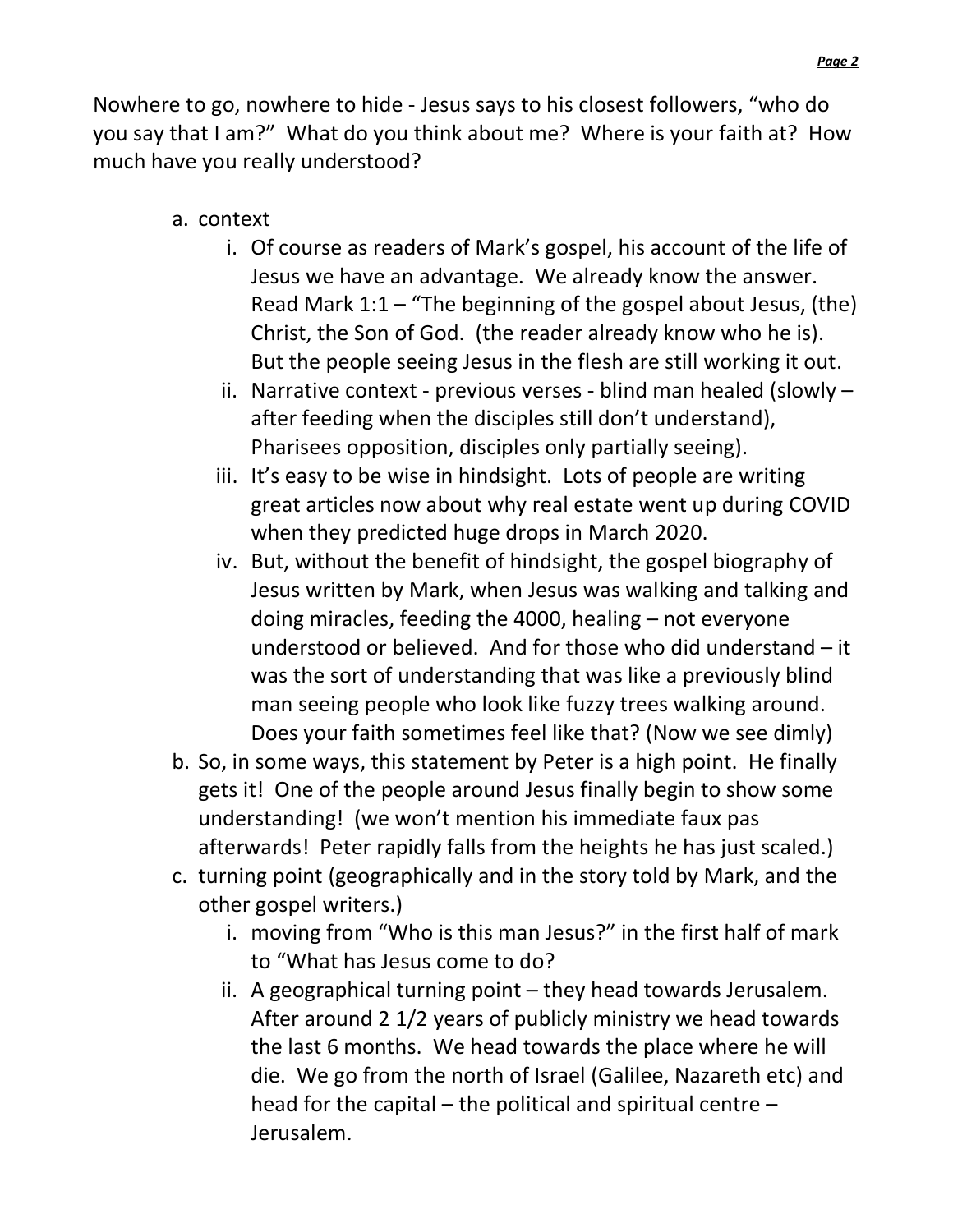2. Who is this man? (You are the Christ)

People knew he was someone who stood out from the crowd. He was someone with a serious connection to God, the things he was doing. So who then?

- a. Some say John the Baptist? Remember him? The one who came to prepare the way for God's coming king. An outspoken guy, who drew the crowds. The one who was killed by king Herod. Chapter 6 – Herod thinks Jesus might be John the Baptists come back to haunt him!
- b. Elijah? The greatest of the prophets. Amazing miracles. See the book of Kings. Malachi 4:5 (400 years earlier, the last of the prophets in the NT – See, I will send you the prophet Elijah before the great and terrible Day of the Lord comes). 2 Kings 2:11-12 Elijah doesn't die, but is taken up to heaven in a whirlwind. Is it Elijah? Both these first two are compliments – at least compliments if your sights aren't set too high.
- c. One of the prophets? He speaks powerfully from God? That seemed fairly obvious to most people.

Lots of different replies. And this is no different today. I'm sure that in St George's Battery Point this morning in the pews, there are some different ideas of who Jesus is.

American blogger, Kevin DeYoung, a few years ago (2010 - in his Restless and Reformed blog) gave some examples of how today we might answer that question – who do you say Jesus is?

I've believed some of these at times – which ones have you fallen for?

"There's the Republican Jesus—who is against tax increases and activist judges, for family values and owning firearms.

"There's Democrat Jesus—who is against Wall Street and Wal-Mart, for reducing our carbon footprint and printing money.

"There's Therapist Jesus—who helps us cope with life's problems, heals our past, tells us how valuable we are and not to be so hard on ourselves.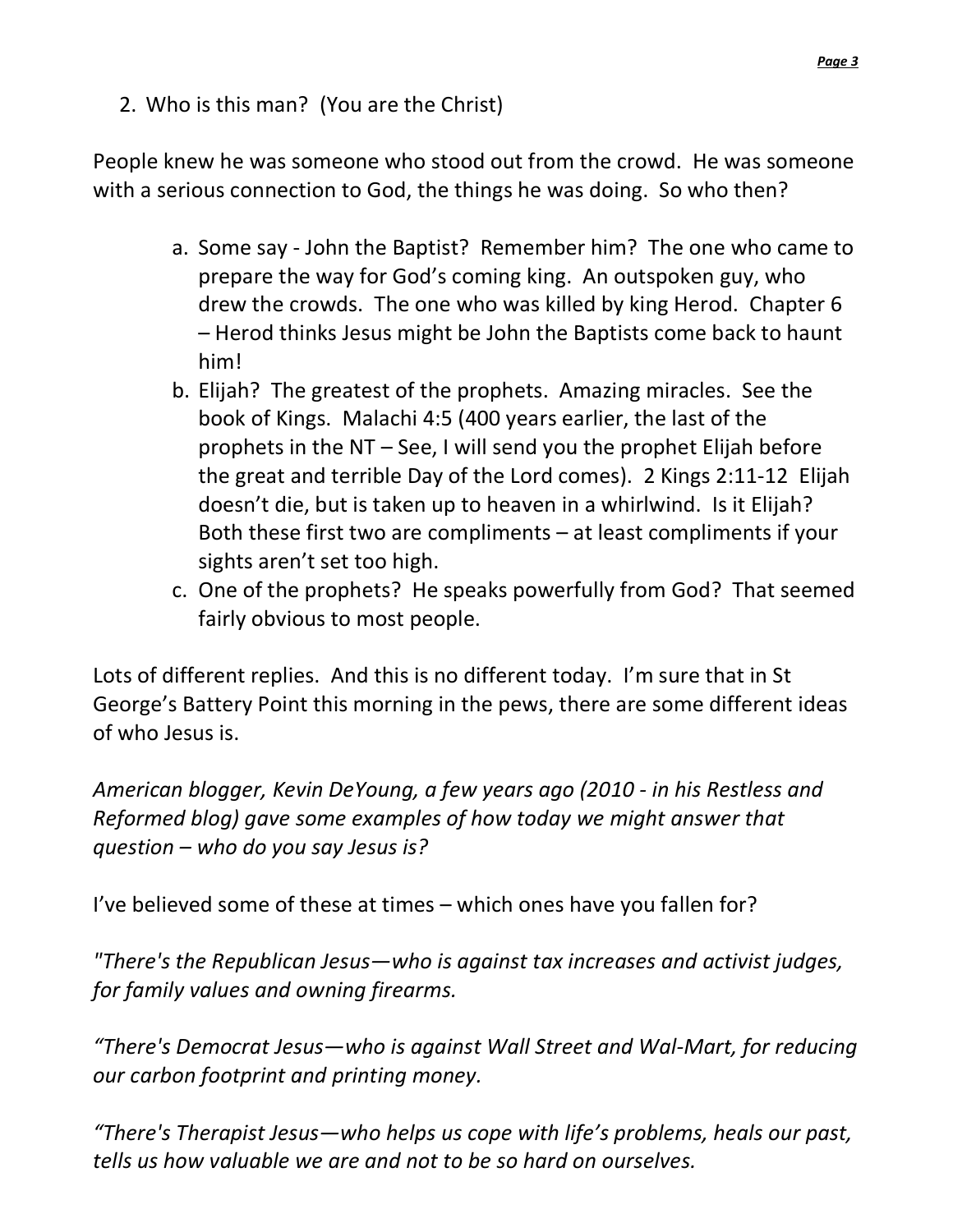"There's Starbucks Jesus—who drinks fair trade coffee, loves spiritual conversations, drives a hybrid, and goes to film festivals.

"There's Open-minded Jesus—who loves everyone all the time no matter what (except for people who are not as open-minded as you).

"There's Touchdown Jesus—who helps athletes run faster and jump higher than non-Christians and determines the outcomes of Super Bowls.

"There's Martyr Jesus—a good man who died a cruel death so we can feel sorry for him.

"There's Gentle Jesus—who was meek and mild, with high cheek bones, flowing hair, and walks around barefoot, wearing a sash (while looking very German).

"There's Hippie Jesus—who teaches everyone to give peace a chance, imagines a world without religion, and helps us remember that 'all you need is love.'

"There's Yuppie Jesus—who encourages us to reach our full potential, reach for the stars, and buy a boat.

"There's Spirituality Jesus—who hates religion, churches, pastors, priests, and doctrine, and would rather have people out in nature, finding 'the god within' while listening to ambiguously spiritual music.

"There's Platitude Jesus—good for Christmas specials, greeting cards, and bad sermons, inspiring people to believe in themselves.

"There's Revolutionary Jesus—who teaches us to rebel against the status quo, stick it to the man, and blame things on 'the system.'

"There's Guru Jesus—a wise, inspirational teacher who believes in you and helps you find your center.

"There's Boyfriend Jesus—who wraps his arms around us as we sing about his intoxicating love in our secret place.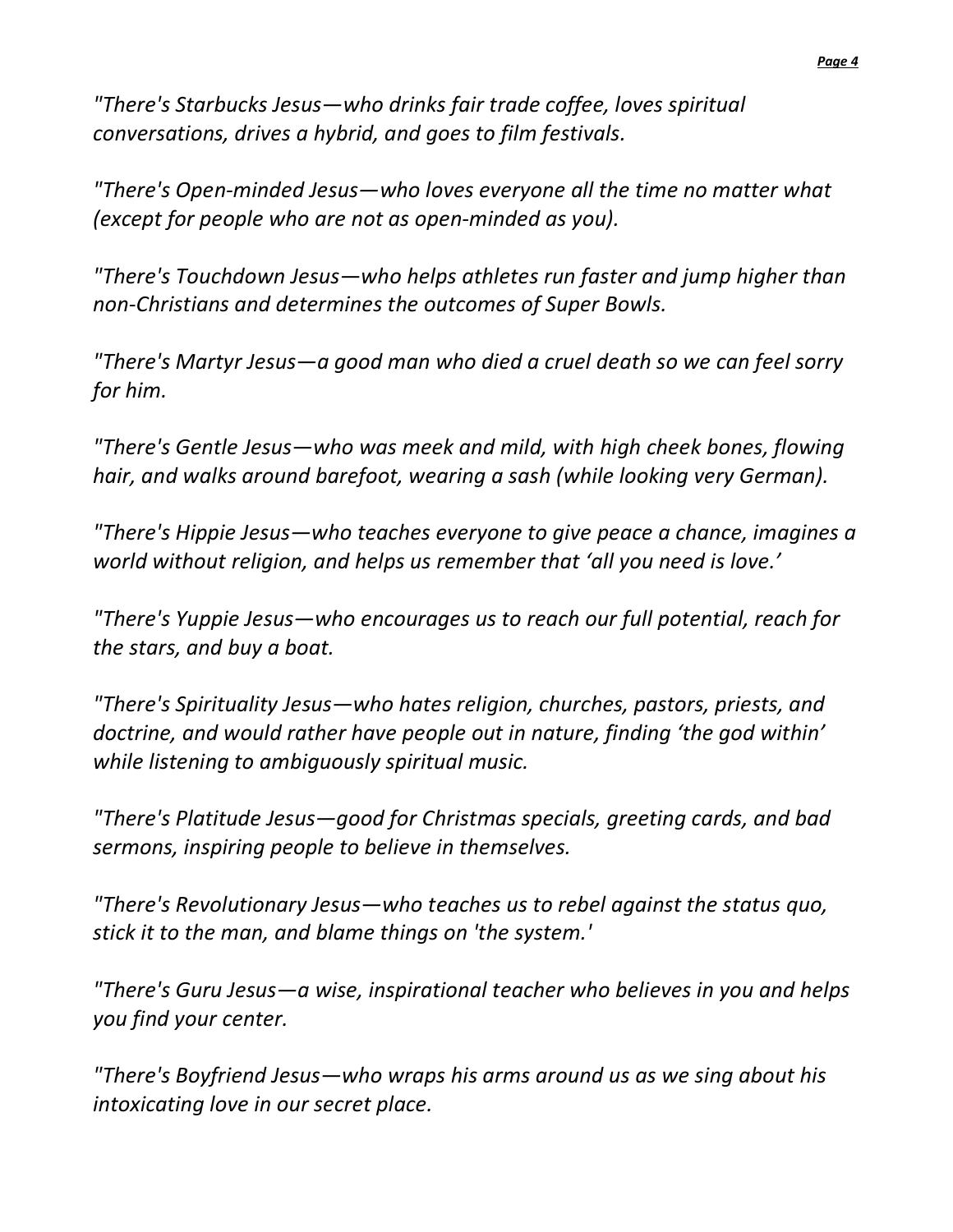"There's Good Example Jesus—who shows you how to help people, change the planet, and become a better you.

Any of those Jesus's the one you try to imagine? Or another Tasmanian version?

"And then," DeYoung says, "there's Jesus Christ, the Son of the living God. Not just another prophet.

Not just another leader calling the people back to God.

- d. Peter you are the Christ.
	- i. Extra in other gospels (e.pg. Matthew) about Peter being the rock …)
	- ii. Messiah means "anointed one. Anointed King. Psalm 2, often mentioned in Mark.
	- iii. historical context in Israel's history Waiting for a Messiah to come because of the political situation, for some this got turned into a military leader for a rebellion against the ROMAN INVADERS. (Ukraine/Russia)
- 3.  $2^{nd}$  big question  $-2^{nd}$  half of Mark What has he come to do? (What sort of Christ?)
	- a. Don't tell anyone (why not? People might get wrong idea, Romans might get wrong idea)
	- b. Son of man must suffer, be rejected, die (Servant song Isaiah)
		- i. Three things rolled together into one figure,
			- 1. anointed one (Messiah),
			- 2. rejected one suffering servant
			- 3. Son of man from Daniel 7:13-14 the transfiguration in the last part of the reading show this Son of Man figure with all his power and glory.
		- ii. Whatever they were expecting from Jesus was too little, too low expectations. They were wanting someone to lead a rebellion – they got the king of the universe. They were wanting food rations and a doctor – they got spiritual food and health – sins forgiven, consciences cleared.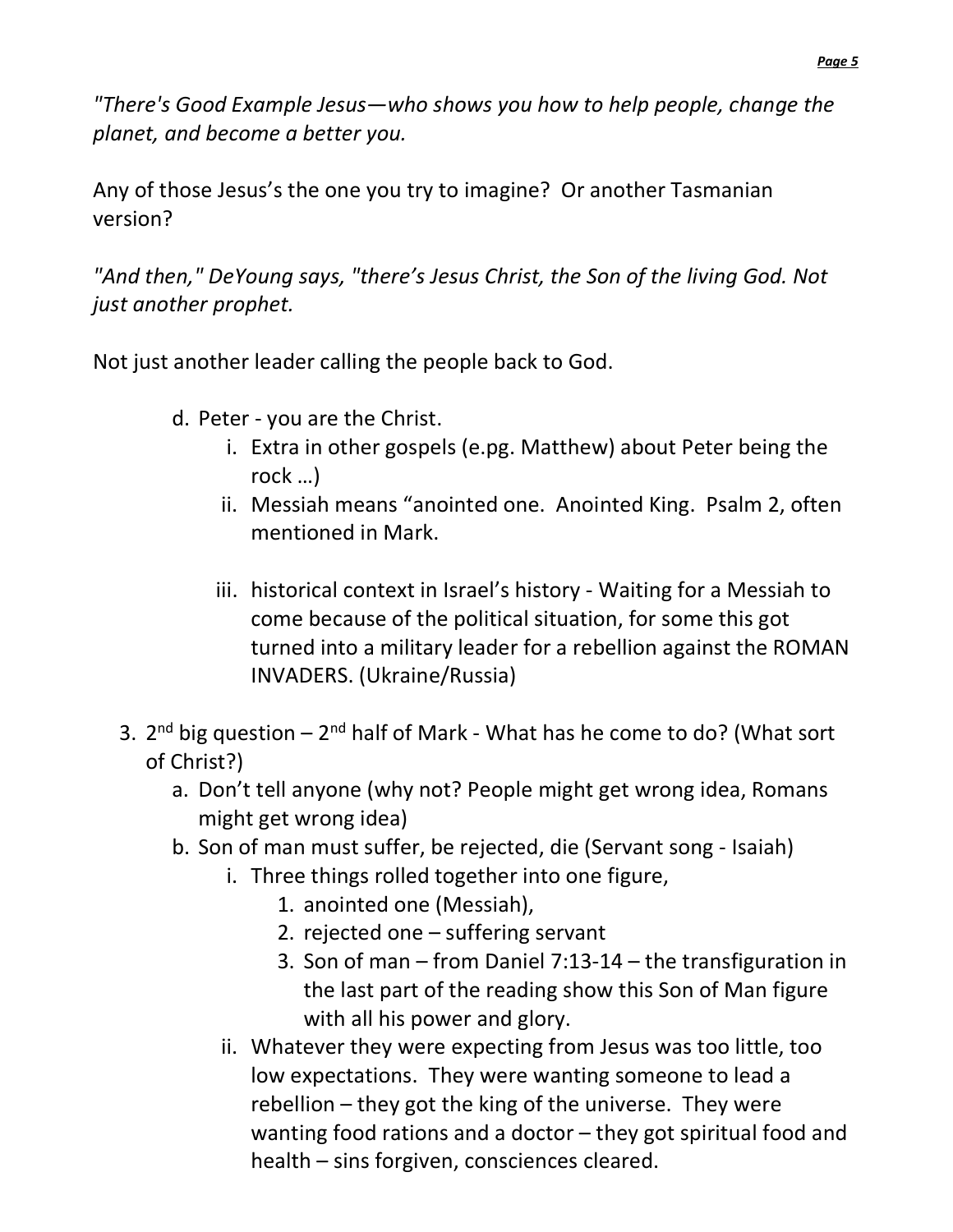- iii. You see, a great human leader, great advances in technology, great human cooperation could make the food and health situation a bit better (as it has done in some places like Tassie, compared to Israel then) – but could it solve the emptiness we feel inside when we are broken in our relationship with God and others? When we have lost meaning and purpose in this life and COVID has demolished our hopes and foundations?
- iv. For those people standing right in front of Jesus 2000 years ago, their sights were set too low. Just as ours sometimes are. Are you looking for one of those other model Jesus' I talked about above? Or the one who was the Messiah, Suffering Servant and Son of Man?
- c. Response Peter rebukes Jesus. You're the anointed king but you've got it wrong! Imagine that – you are at Windsor Castle with Queen Elizabeth, and you have the audacity to take her aside to give her a good telling off! Do you know a Peter? Do you have any Peter tendencies?
- d. And Jesus does likewise in return to Peter, returns serve. You are thinking from a human perspective, Jesus says, not God's. This is Satan's perspective for us – when Satan tempts us to follow a different Jesus, when he asks the Son of God to walk the easy way, instead of the way prepared for him
- e. Must be killed the divine necessity. Jesus' purpose for coming. Only this death and resurrection could heal us of our broken hearts before God and bring about restoration of this world. Only he could pay the price for our sins that we couldn't do anything about.
- f. Why was it necessary? Because God cares enough to restore the relationship with him. God was the totally innocent party in a broken relationship, yet willing to make the ultimate sacrifice to rebuild it.
- 4. Our response (What sort of disciples does he want?)
	- a. Take up cross the shock of this. Come to the electric chair with me. Walk alongside me to the guillotine. What does Jesus mean?